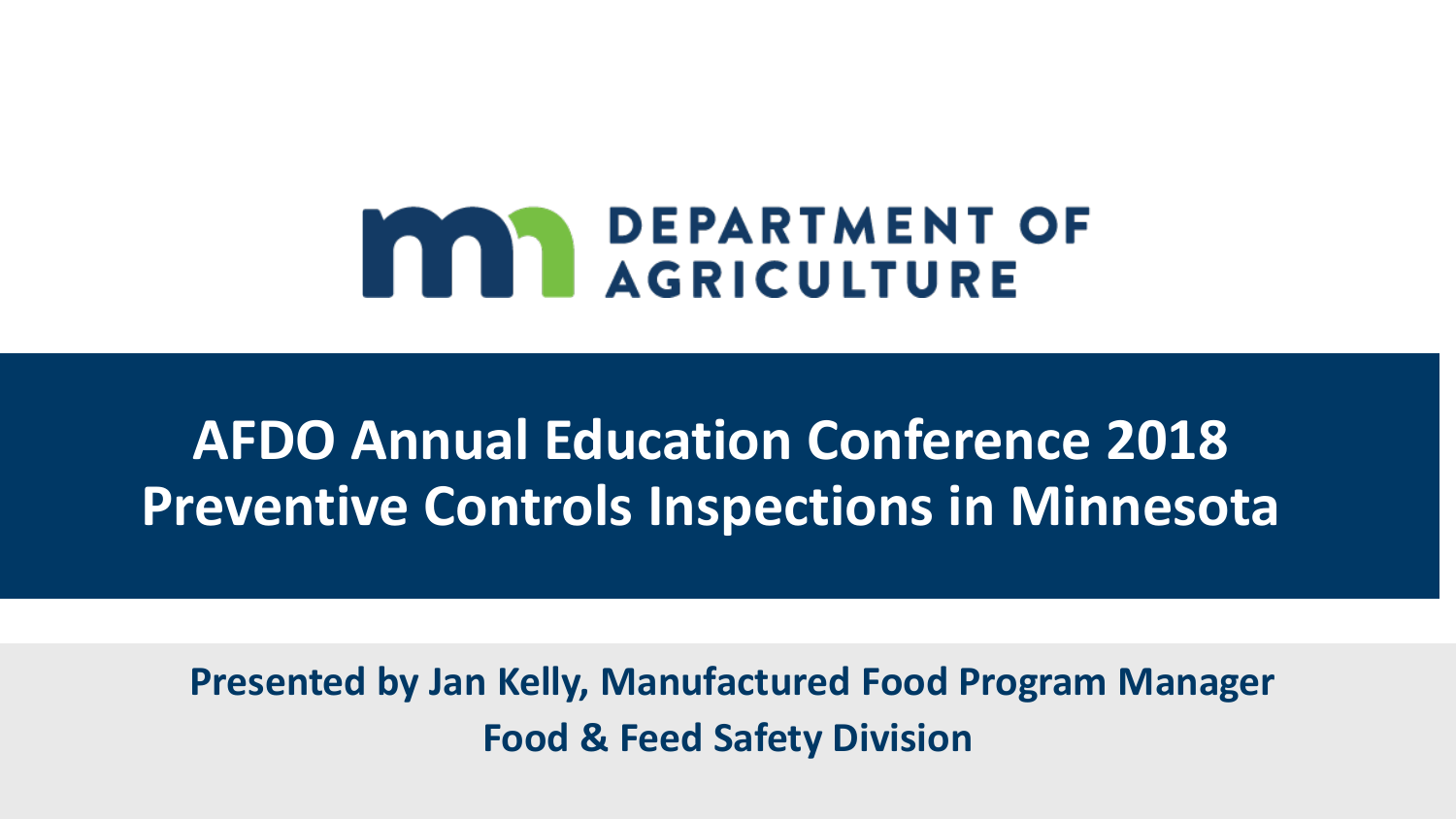#### Content

- **Adoption of the Regulation**
- **Staff Training**
- **GMP Inspections (Limited Scope PC Inspections)**
- **Preventive Controls Inspections**
- **Challenges**
- **Key's to Success**
- **Next Steps**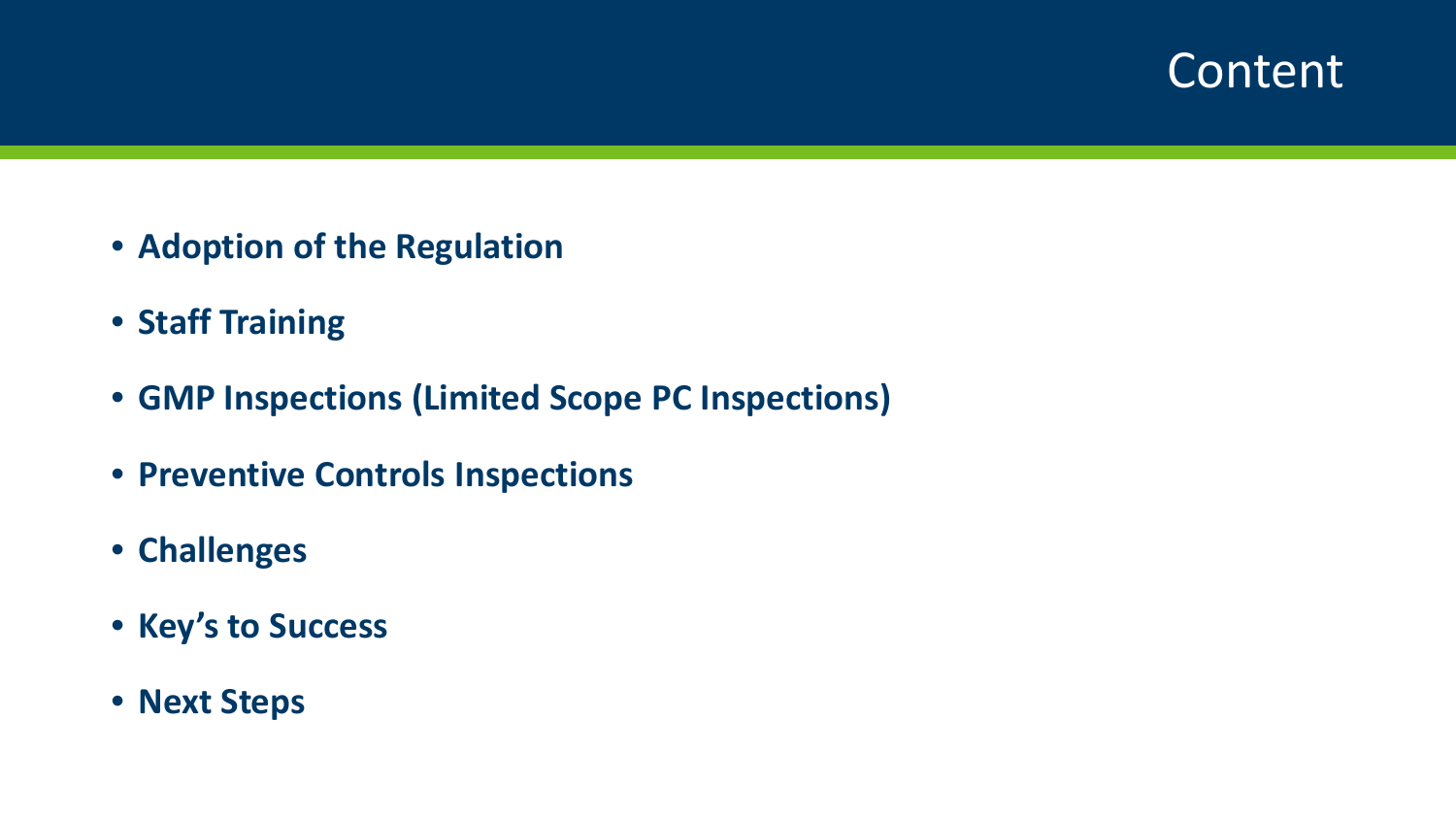## Adoption of the Regulations

# • Minnesota Statute provides for adoption of Federal Regulations by reference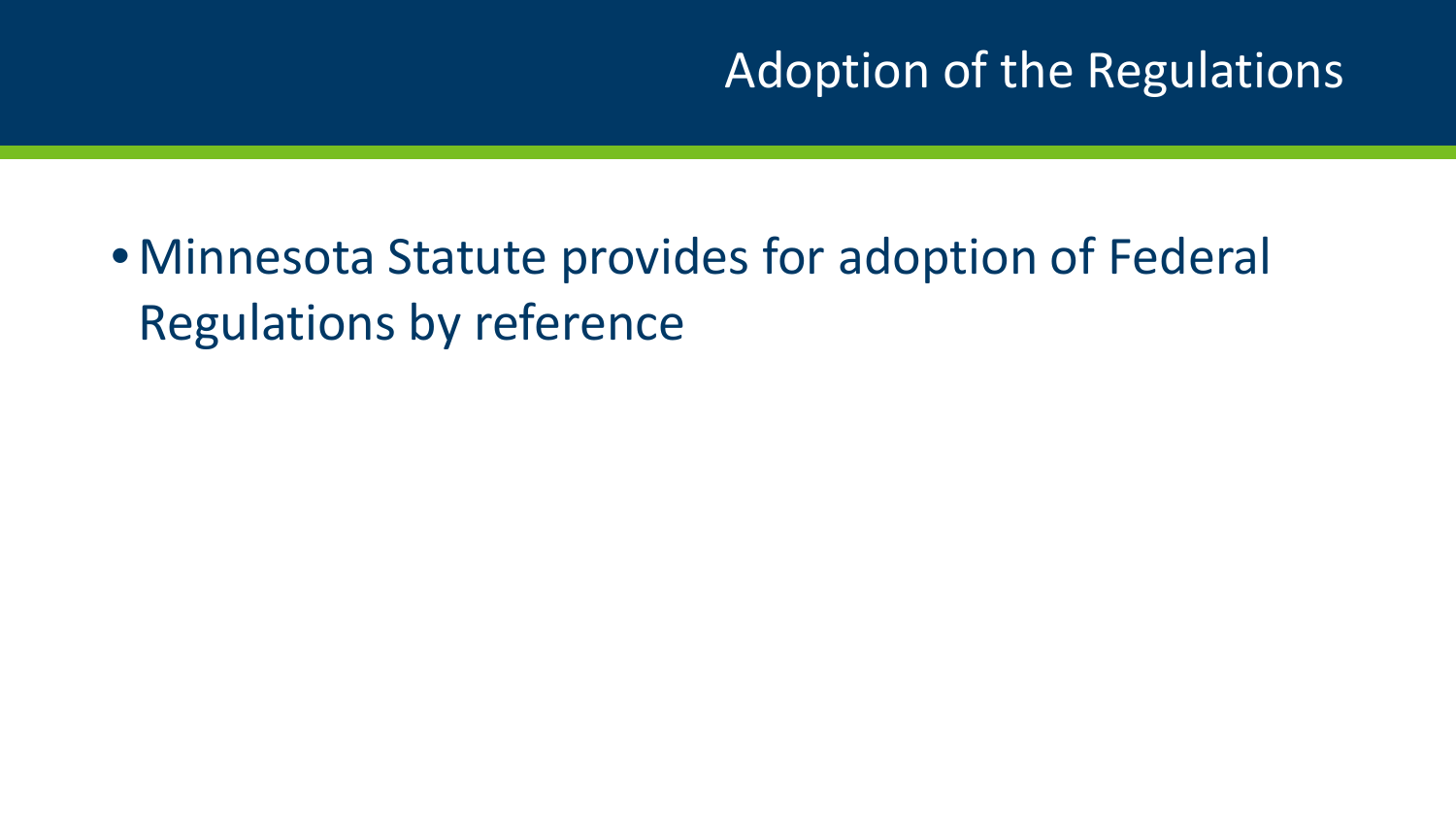# Staff Training - GMPs

#### • **117 GMPs**

- **FDA 117 Modernized GMP Webinar – July 2016**
	- **All Manufactured Food Program Staff at that time viewed the webinar**
- **Additional training in-house training conducted Nov 2016**
- **MFRPS Standard 2 Training – Basic Training Plan** 
	- **Added review FDA GMP Webinar (July 2016)**
	- **In-house GMP Training Updated to include 117 references**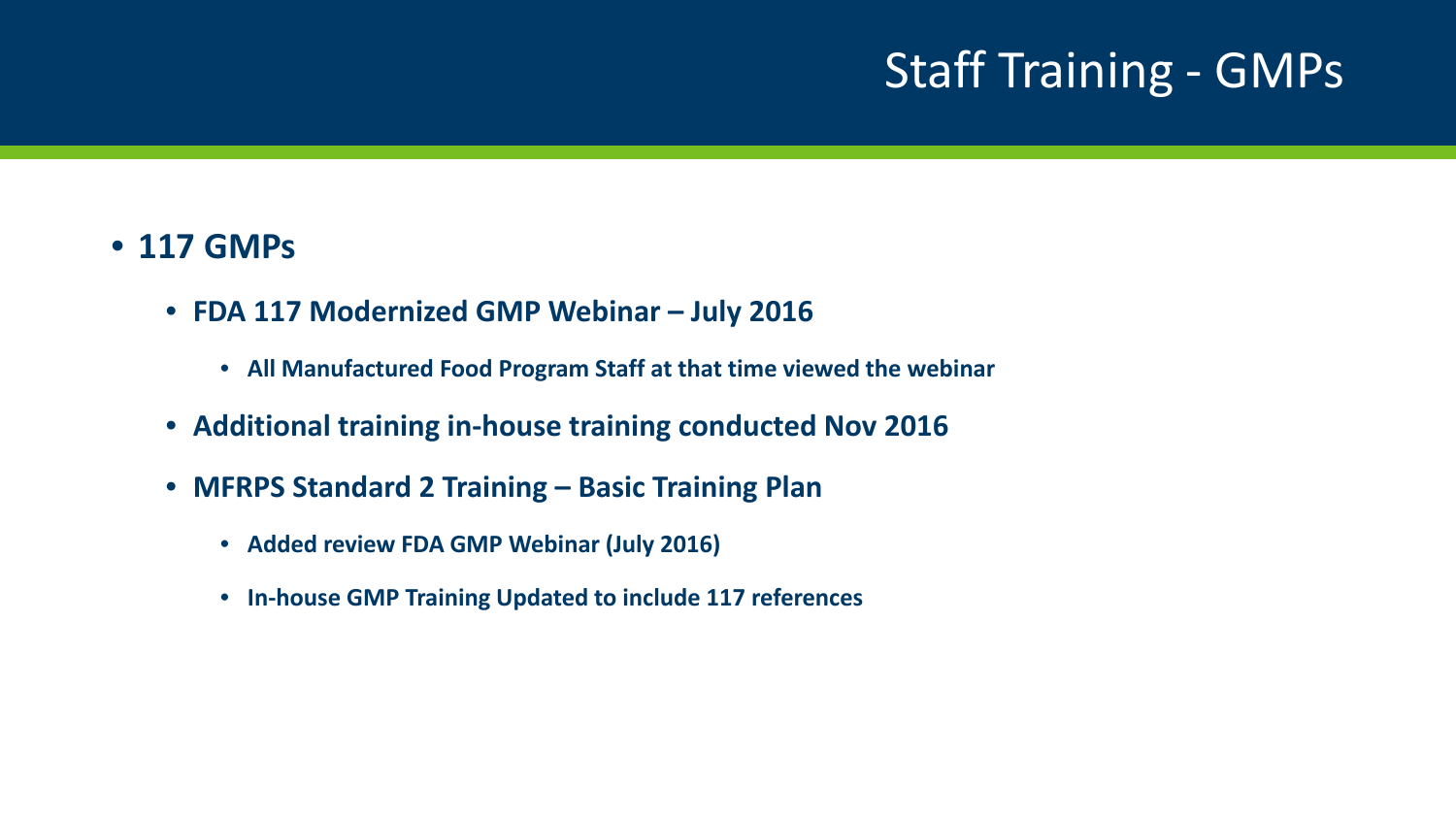## Staff Training – Preventive Controls

#### • **117 Subp C – Preventive Controls Training**

- **Currently not included in MFRPS Standard 2 (Training)**
- **MDA -MFP added as Specialized/Advanced Training Course**
	- **FD 254 Preventive Controls for Human Food Regulators Course**
	- **Prerequisite: Preventive Controls for Qualified Individuals**
- **Added Joint Inspections and Evaluations to Field Training SOP**
	- **2 Joint Inspections**
	- **1 Evaluation**
	- **Conducted by Qualified Trainer**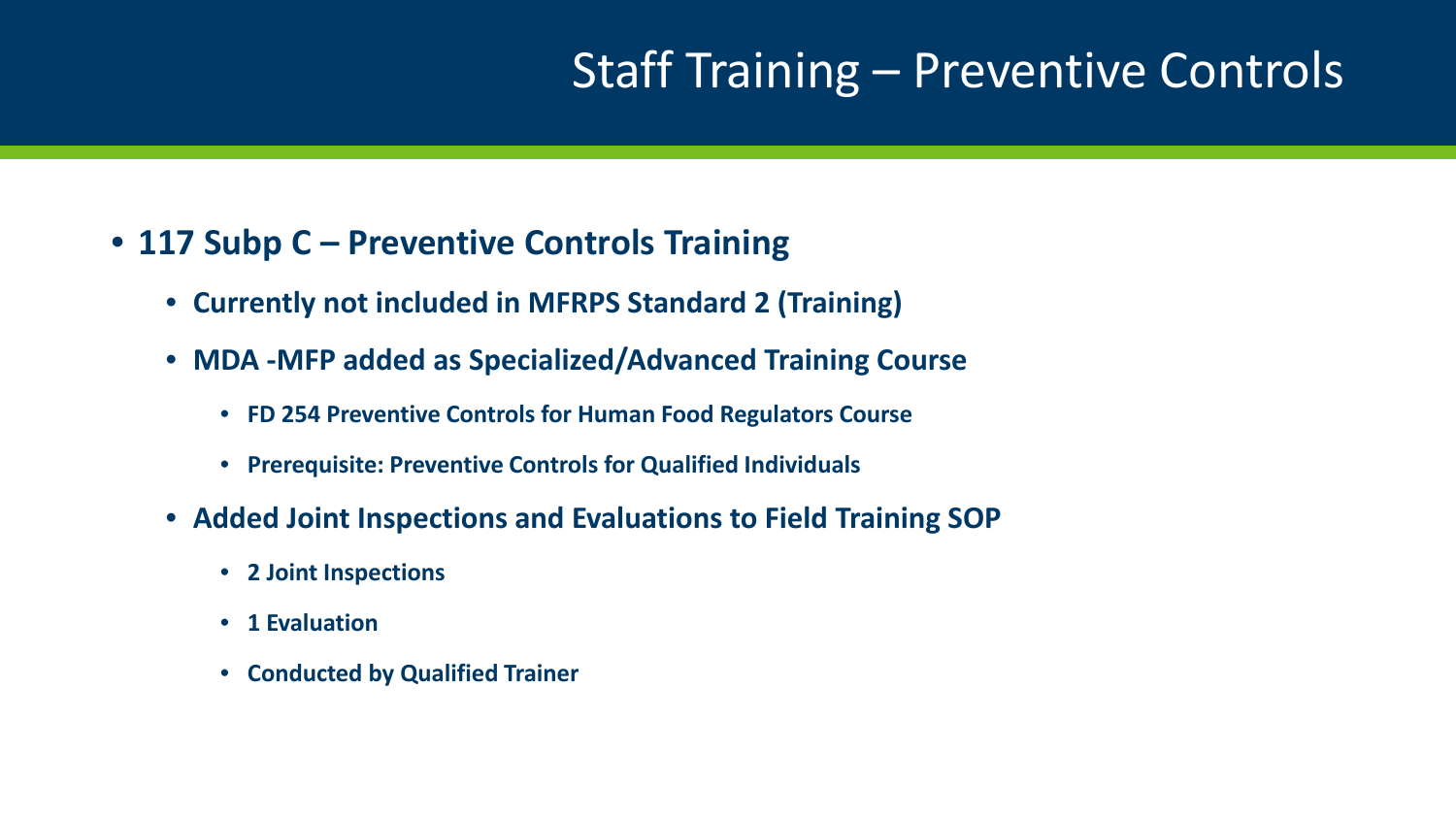#### Staff Training – Preventive Controls

- **Implementation of 117 Subp C – Preventive Controls Training**
	- **All current staff have completed PCQI Training**
	- **FD 254 – PC Regulator Training**
		- **One MFP lead inspector accepted by FDA to be part of the National Training Cadre** 
			- **completion of FD 254, train the trainer courses, and course instructor**
		- **Three additional inspectors have completed FD 254**
			- **In the process of completing Joint Inspections and Evaluations**
		- **Four additional staff attending FD 254 in June 2018 in Minneapolis**
		- **Hope to complete Joint inspections and Evaluations for all by Oct 1, 2018**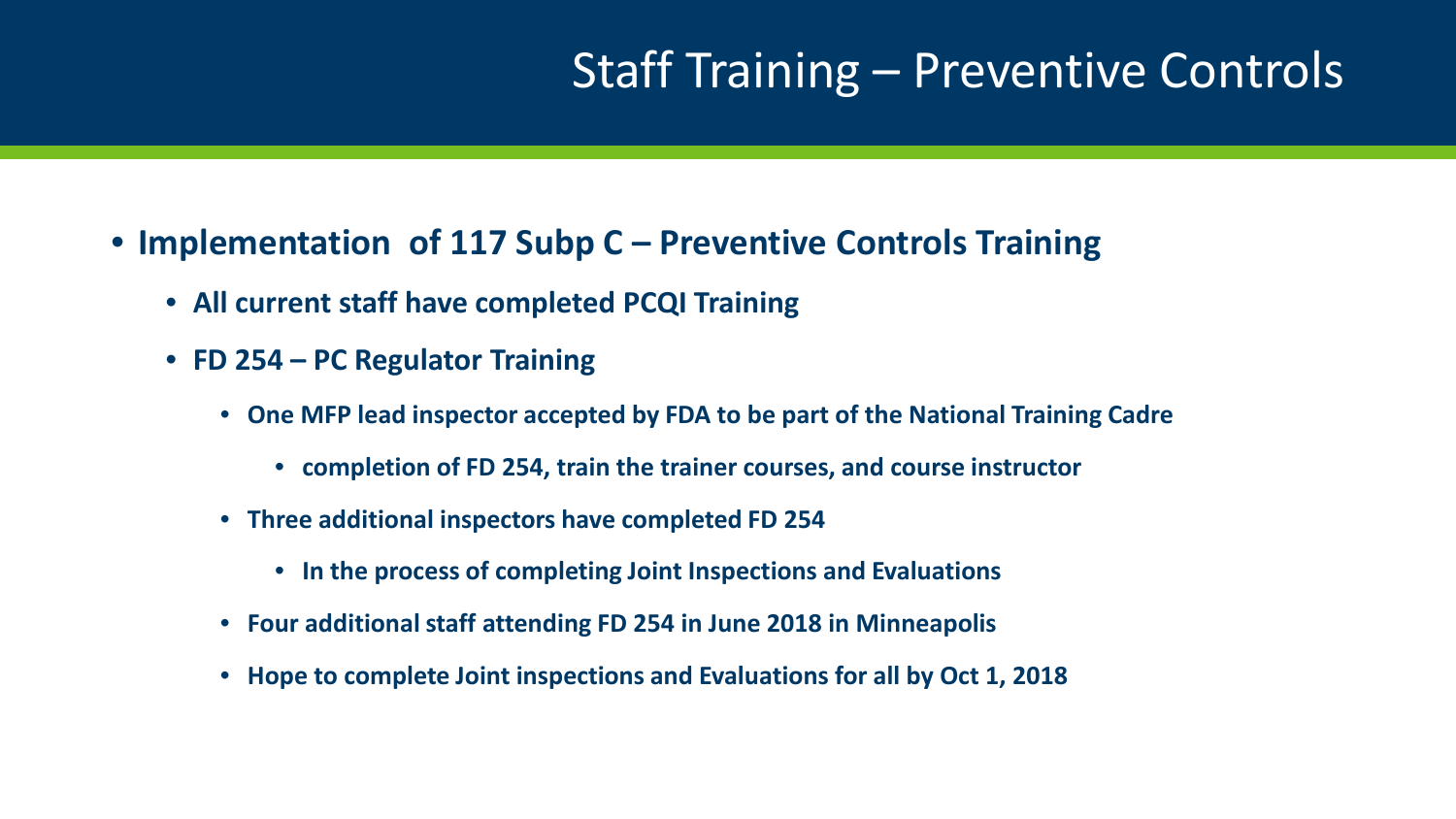## Staff Training – Future Considerations

**Who should conduct Preventive Controls Inspections?** 

- **All (trained) staff?**
- **Select staff? Identify skills needed**
	- **Attention to detail**
	- **Systems based thinking**
	- **Problem solving**
	- **Tenacity**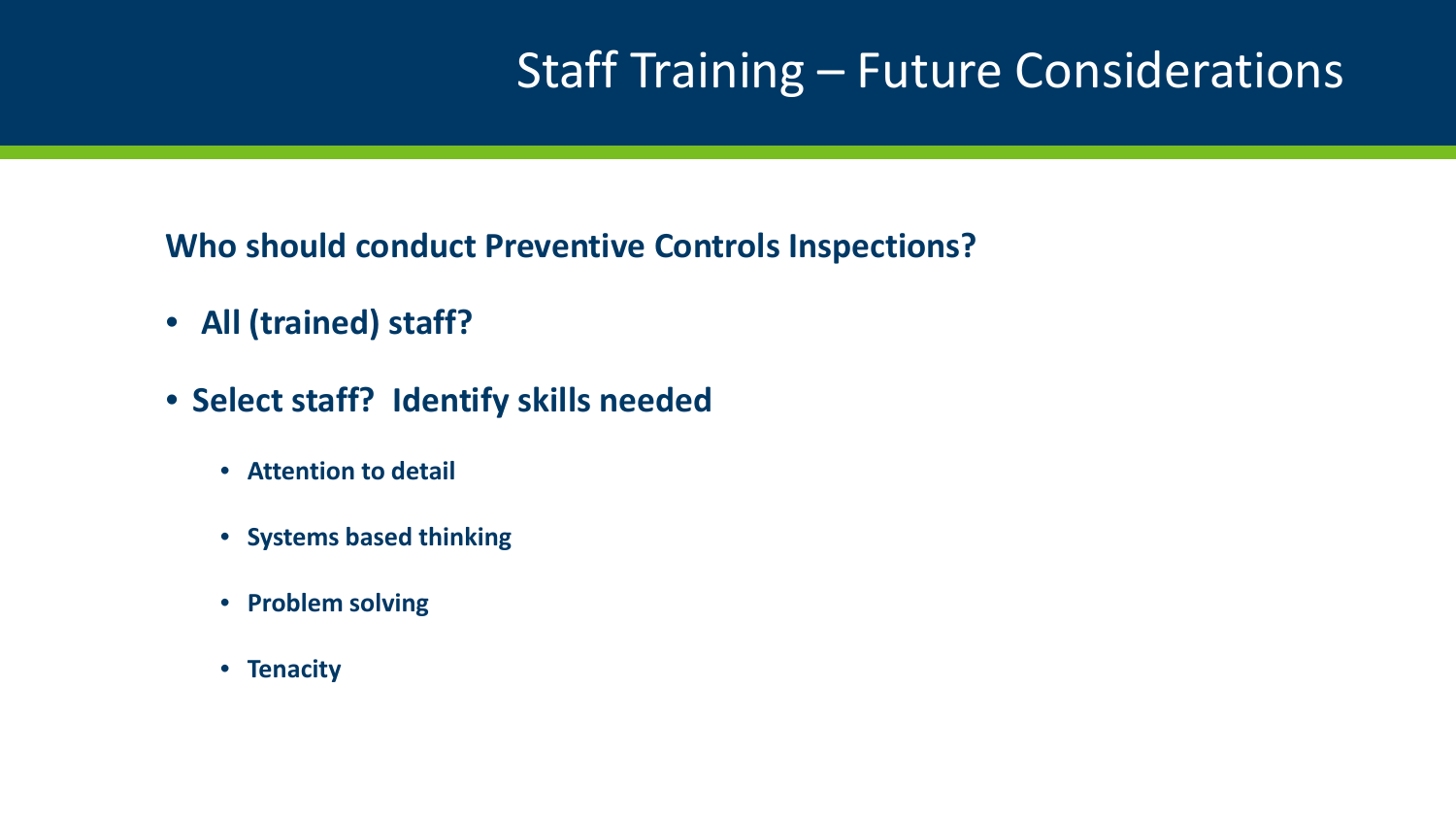

#### • **Electronic Inspection System updates (USA Food Safety)**

**Added new inspection types and standard orders (based off Turbo citations)**

- **117 GMP Inspection Subp B & F**
- **Add on inspection for 117 Subp C & Subp G**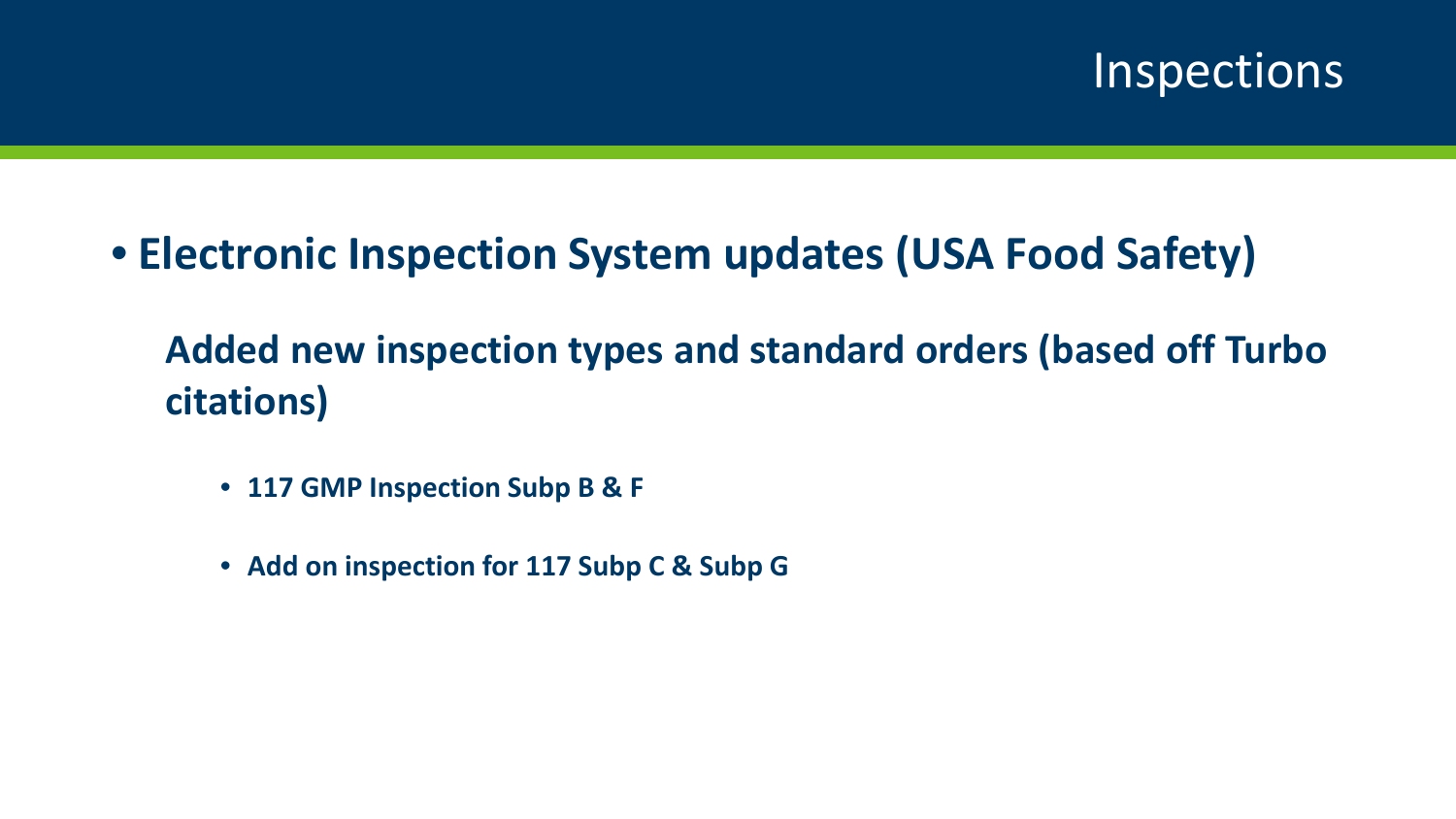#### **Inspections**

- **117 GMP Inspections started January 2017**
	- **About 160 conducted in 2017**
	- **Over 250 conducted so far in 2018**
- **Preventive Controls Inspections - Full Scope PC (Subp C/G)** 
	- **started Fall 2017**
	- **FDA Contract - 6 inspections**
		- **5 completed so far, 1 to go**
	- **State inspections – 1 so far**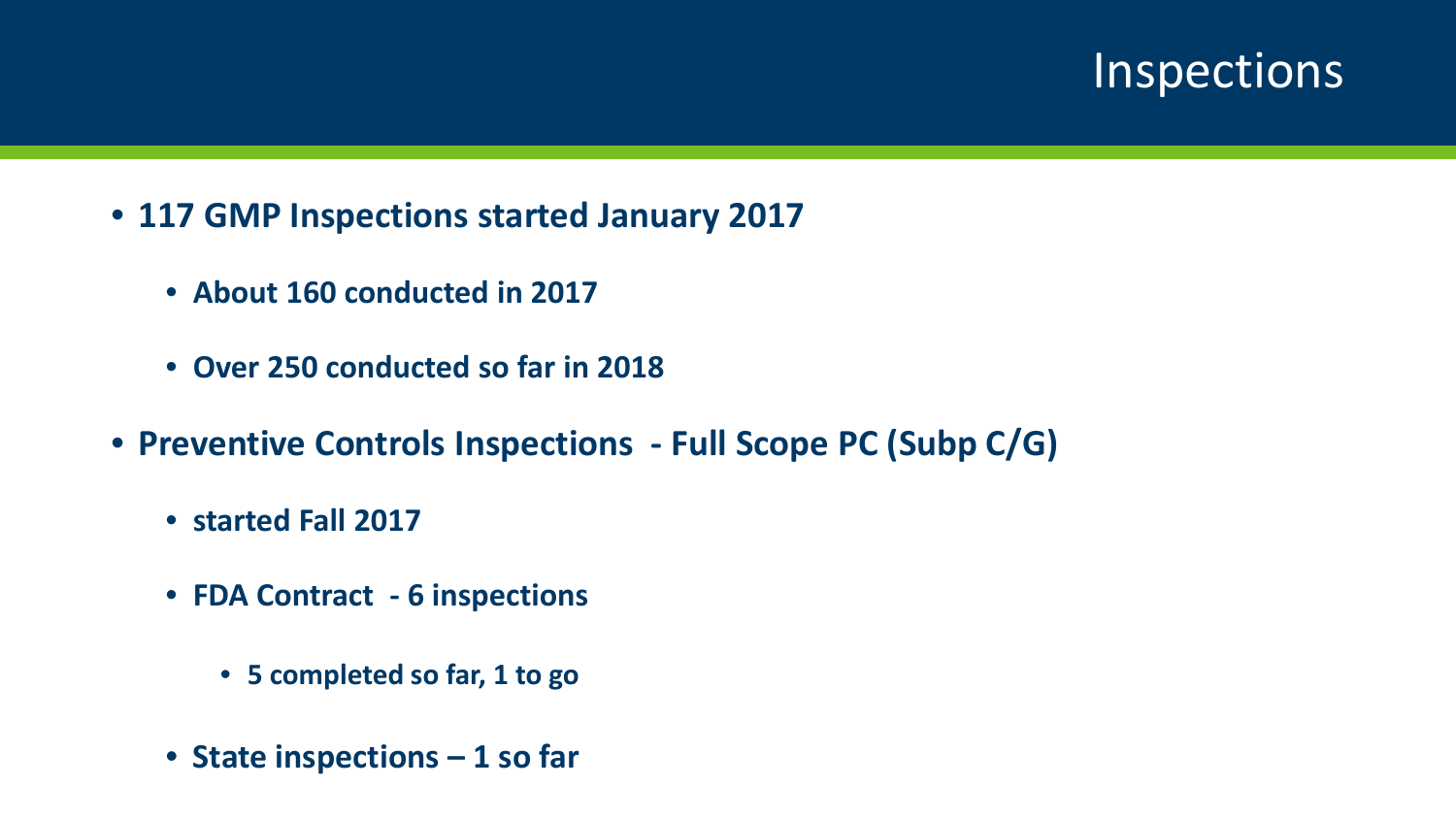#### **SUCCESSES!**

- **Inspectors planned for sufficient time to do it right**
- **Have/use inspectional references provided during PCQI and FD 254 Course**
- **Ensure relevant docs requested of the firm early in the inspection**
- **Do the walk-though and see the food safety plan before the hazard analysis is conducted; may need to do additional walk-throughs**
- **Asking the right questions of the firm**
- **Risk Communication and education at the firm when deficiencies are found**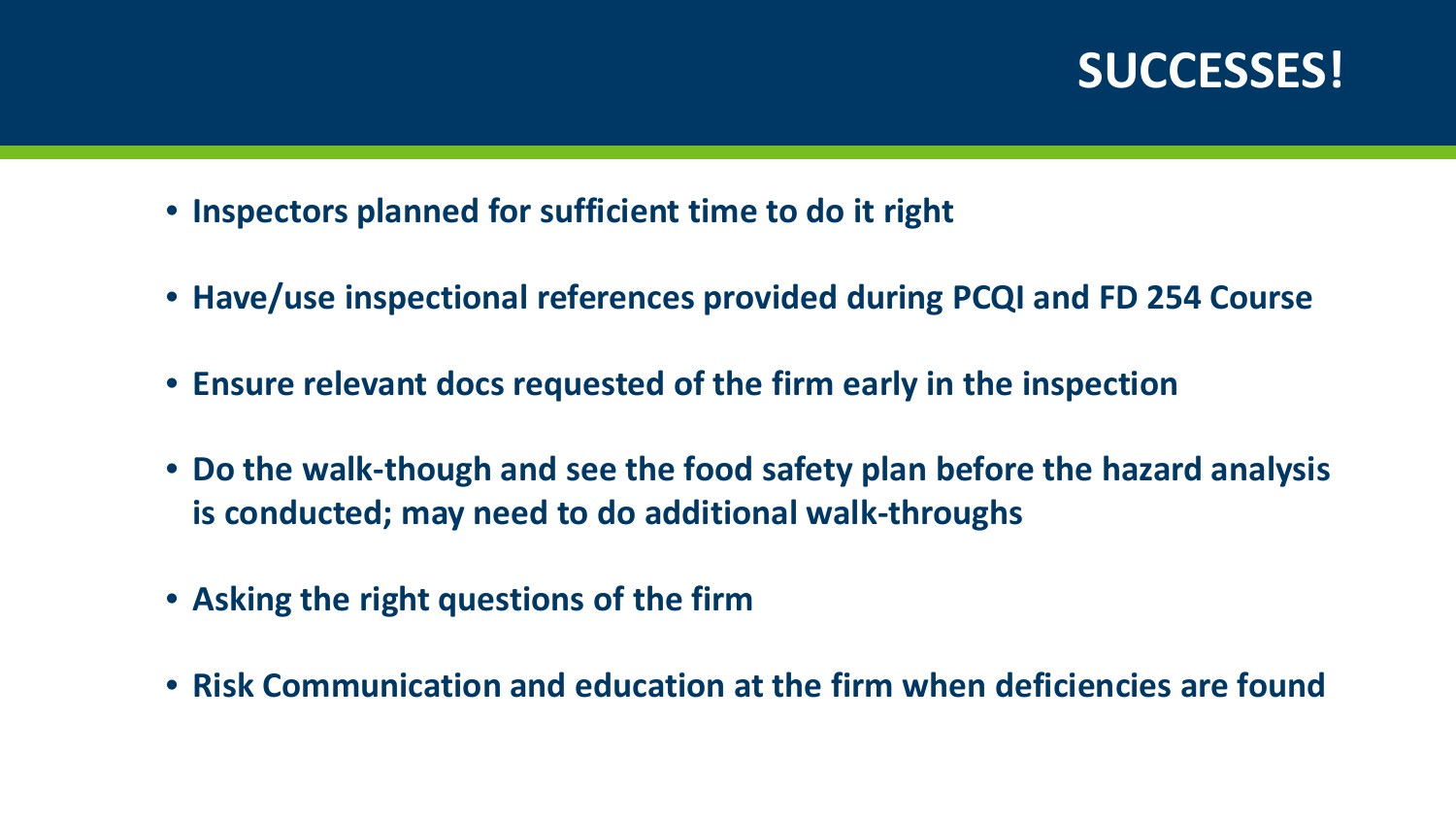#### **SUCCESSES!**

- Many firms were more prepared than expected
	- Firms built on existing HACCP plans or other procedures
- The inspectional approach for PC inspections has value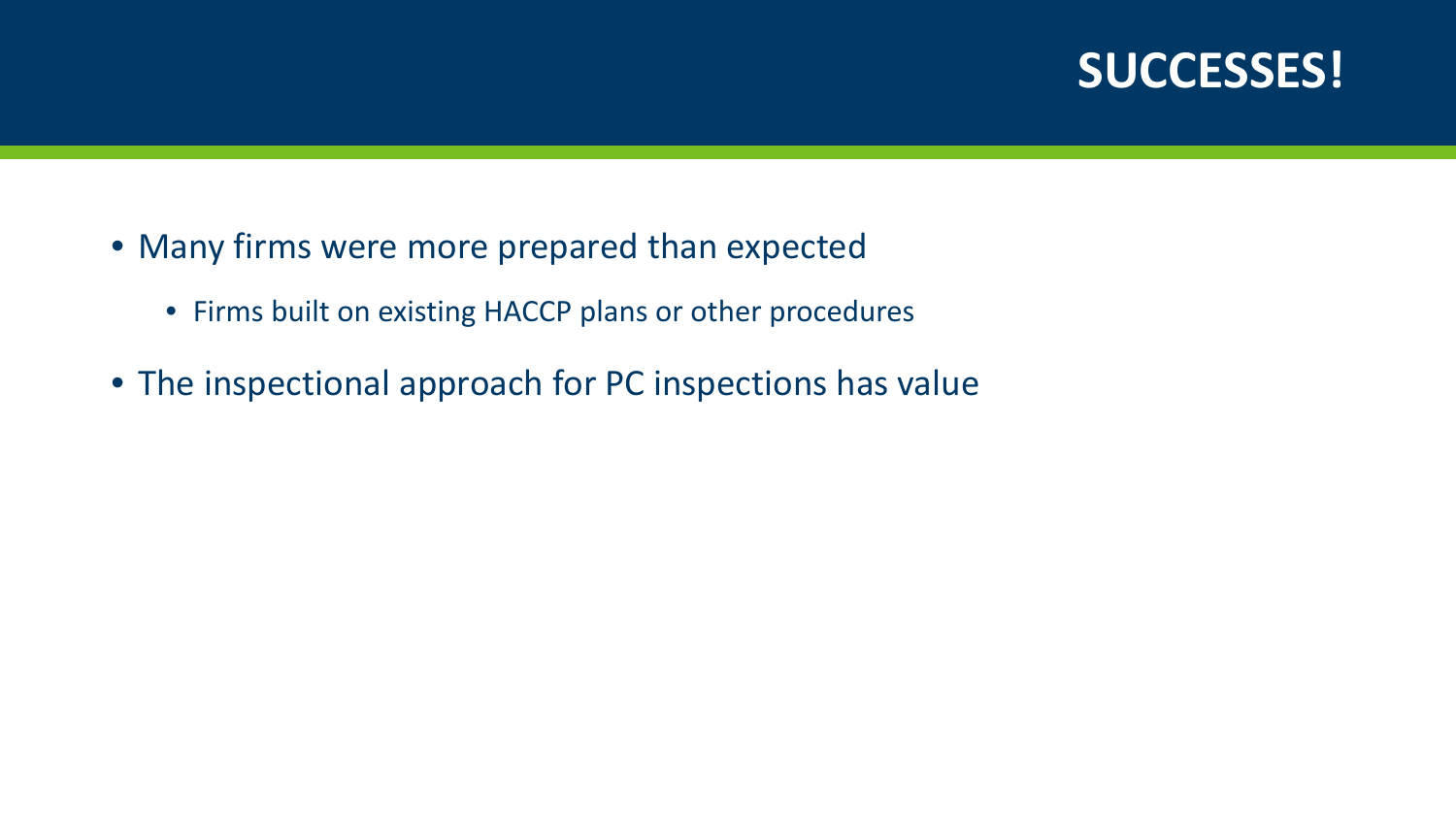## Preventive Controls Inspections - Challenges

- **Determining if appropriate controls were in place** 
	- **Required inspectors to do a lot of independent research**
	- **Some firms lacked understanding of appropriate allergen controls**
- **3 facilities also had products under USDA inspection**
- **Finding additional resources for support – access to national experts**
- **Resource Intensive** 
	- **Hazard analysis, review of prereq programs**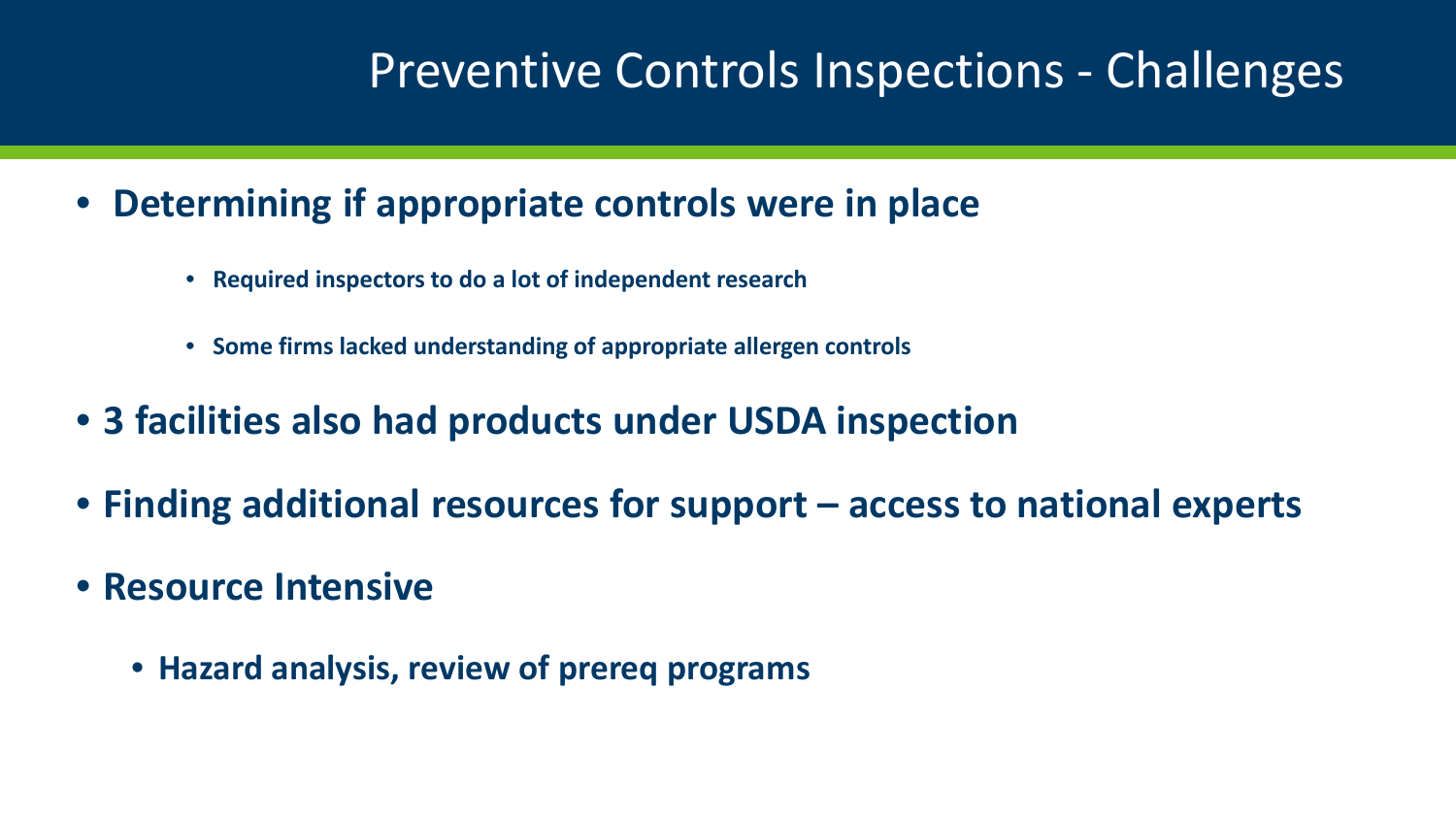#### Preventive Controls Inspections – Challenges: Resource Needs

| <b>PC</b><br><b>Inspection</b> | In-plant and state<br>report time | <b>Additional</b><br><b>FDA Contract</b><br>reporting | <b>Notes</b>                                                                                           |
|--------------------------------|-----------------------------------|-------------------------------------------------------|--------------------------------------------------------------------------------------------------------|
| 1                              | 70 hrs                            | 10 hrs                                                | Additional travel time; USDA Products also; Firm was<br>prepared and few regulatory issues encountered |
| $\overline{2}$                 | 65 hrs                            | 10 hrs                                                | Additional travel time; USDA Products also; Firm was<br>prepared and few regulatory issues encountered |
| 3                              | 89 hrs                            | 10 hrs                                                | Additional travel time; firm had incomplete Food Safety<br>Plan; significant regulatory issues; recall |
| $\overline{4}$                 | 60 hrs                            | $NA - State$                                          | Additional travel time; Firm was prepared and few<br>regulatory issues encountered                     |
| 5                              | 64 hrs                            | 8 hrs                                                 | Additional travel time; USDA Products also; Firm was<br>prepared and few regulatory issues encountered |
| 6                              | Not available                     |                                                       | Additional travel time; firm had no food safety plan;<br>significant regulatory issues                 |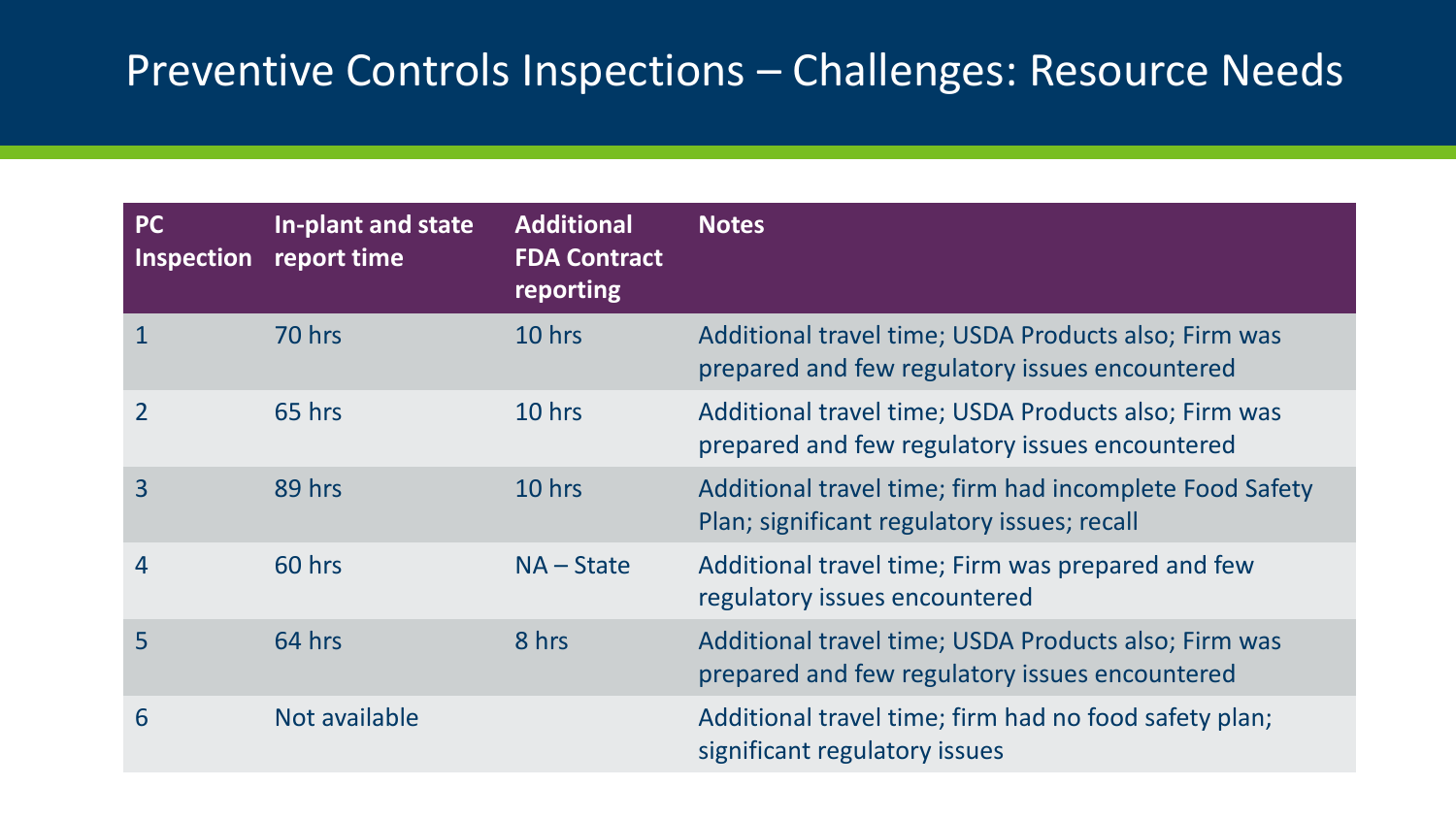#### Preventive Controls Inspections – Challenges: Resources

- Based on our MFRPS Std 8 Resource Assessment (prior to Prev Controls Inspections)
	- Determined we needed > 20 inspectors (FTE) to conduct the work we're obligated to
	- Based on current inspection procedures, firm risk classification, inspection frequency, etc.
	- Currently assigned only 12 FTEs (14 positions)

*Add new inspection type at hundreds of facilities that takes 75% longer than the average GMP inspection …. RESOURCE CHALLENGE*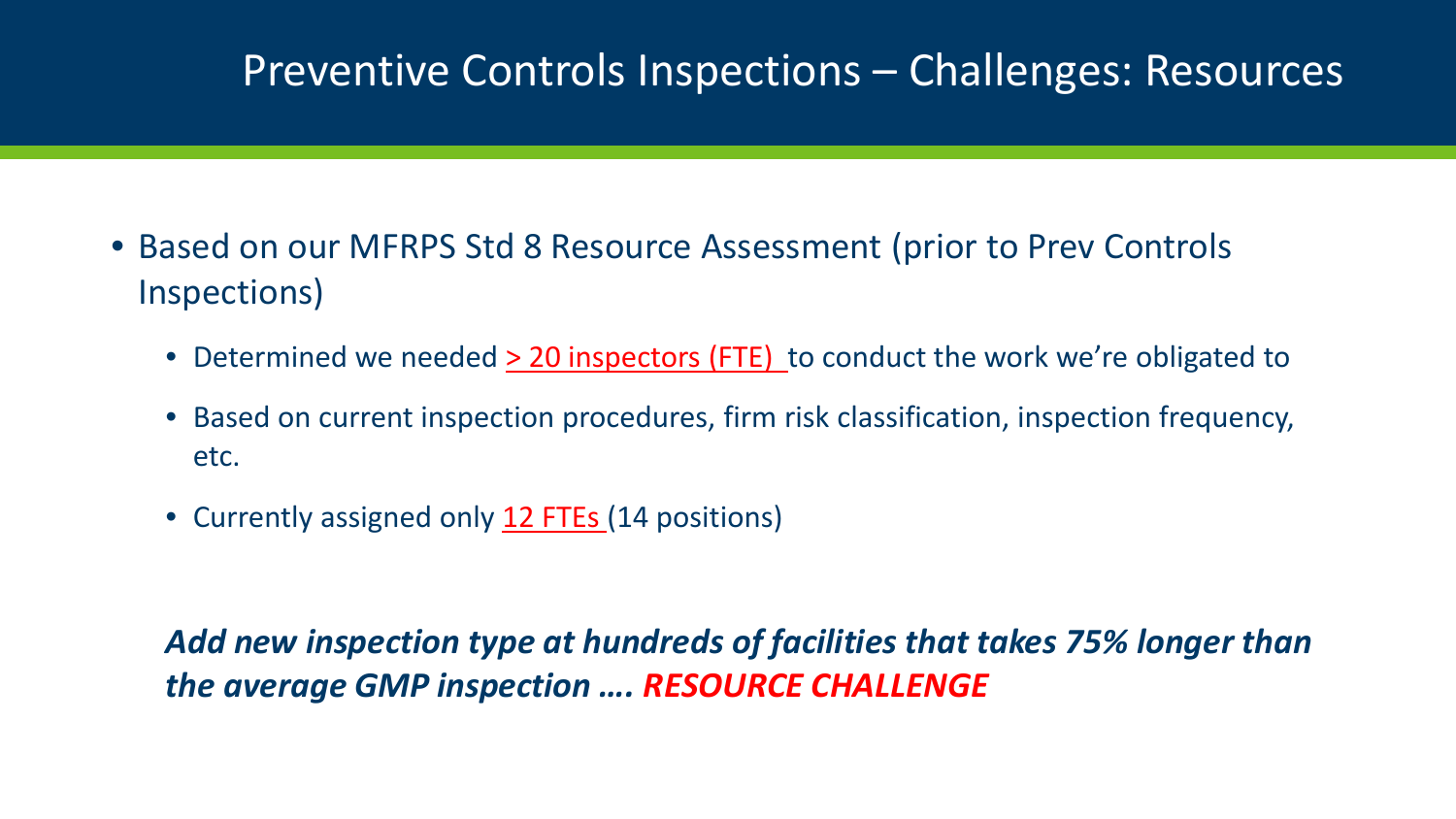#### Next Steps - Concerns

- **Determination on staff training for PC Inspections**
	- **Did request additional seats for FD 254 in FY 19**
	- **Training for Supervisors, Managers, Compliance Officers, etc.**
- **Program Reassessment**
	- **Inspection Procedures**
	- **Risk Classification**
	- **Inspection Frequency**